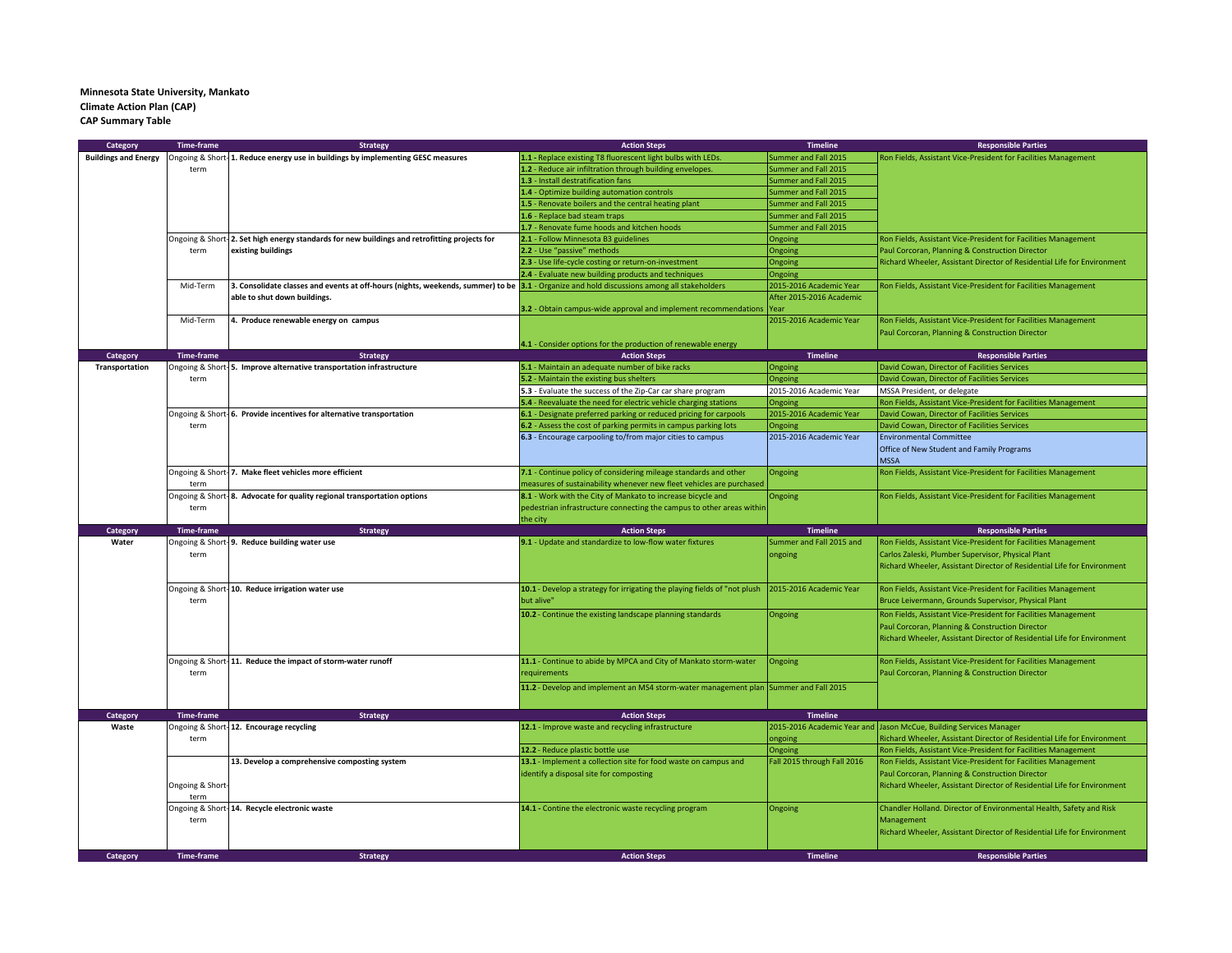| Purchasing           | term              | Ongoing & Short-15. Choose environmentally friendly products; use minimal packaging                                 | 15.1 - Continue demonstrating and testing new environmentally<br>riendly products for efficacy                                        | Ongoing                      | Jason McCue, Building Services Manager, Facilities Management<br>Mark Parsley, Building Services Foreman, Residential Life |
|----------------------|-------------------|---------------------------------------------------------------------------------------------------------------------|---------------------------------------------------------------------------------------------------------------------------------------|------------------------------|----------------------------------------------------------------------------------------------------------------------------|
|                      |                   |                                                                                                                     | 15.2 - Whenever possible, consider purchasing and utilizing products                                                                  | Fiscal Year 2016 and beyond  |                                                                                                                            |
|                      |                   |                                                                                                                     | that offer reduced packaging, ease of recycling, and/or shorter<br>hipping distance                                                   |                              |                                                                                                                            |
|                      |                   |                                                                                                                     | 15.3 - Review existing University and MnSCU contracts to quantify<br>wailability of green/environmentally friendly products           | <b>Fall 2015</b>             |                                                                                                                            |
|                      |                   |                                                                                                                     | 15.4 - Continue using 3M Cleaned Green Program products; when                                                                         | Fiscal Year 2016 and beyond; |                                                                                                                            |
|                      |                   |                                                                                                                     | ourchasing new or alternative products, utilize Green Seal Certified                                                                  | ngoing                       |                                                                                                                            |
|                      |                   |                                                                                                                     | roducts when cost effective                                                                                                           |                              |                                                                                                                            |
|                      |                   |                                                                                                                     | 15.5 - Continue phasing out the use of aerosol cans in routine general Fiscal Year 2016 and beyond;                                   |                              |                                                                                                                            |
|                      |                   |                                                                                                                     | naintenance and custodial use                                                                                                         | ngoing                       |                                                                                                                            |
|                      |                   |                                                                                                                     | 15.6 - Consider the possibility of coordinating with Printing Services to Fiscal Year 2016<br>establish a paper inventory on campus   |                              |                                                                                                                            |
|                      | term              | Ongoing & Short-16. Buy local products and services                                                                 | 16.1 - Establish a definitional standard of what constitutes "local<br>urchases" for practical purposes                               | <b>Fall 2015</b>             | Jason McCue, Building Services Manager, Facilities Management<br>Mark Parsley, Building Services Foreman, Residential Life |
|                      |                   |                                                                                                                     | 16.2 - Continue demonstrating and testing new local products when                                                                     | Ongoing                      | Richard Straka, Vice President for Finance and Administration                                                              |
|                      |                   |                                                                                                                     | and where applicable                                                                                                                  |                              |                                                                                                                            |
|                      |                   |                                                                                                                     | 16.3 - Establish a baseline of current local purchasing in the 2015 fiscal Fall 2015                                                  |                              |                                                                                                                            |
|                      |                   |                                                                                                                     | 16.4 - Review existing University and MnSCU contracts to define and Fall 2015                                                         |                              |                                                                                                                            |
|                      |                   |                                                                                                                     | delineate manufactureres that fit local definition                                                                                    |                              |                                                                                                                            |
|                      |                   |                                                                                                                     | 16.5 - Consider the costs and benefits of developing a University-wide 2016 Fiscal Year                                               |                              | Richard Straka, Vice President for Finance and Administration                                                              |
|                      |                   |                                                                                                                     | purchasing policy                                                                                                                     |                              |                                                                                                                            |
|                      |                   |                                                                                                                     | 16.6 - Explore opportunities to work in conjunction with other state<br>universities to re-examine MnSCU purchasing agreements        | Open-ended                   |                                                                                                                            |
|                      |                   | Ongoing & Short-17. Work with local farmers to purchase food                                                        | 17.1 - Establish a definitional standard of what constitutes "local                                                                   | Fall 2015                    | Karilynn Doffing, General Manager, University Dining Services                                                              |
|                      | term              |                                                                                                                     | purchases" for practical purposes                                                                                                     |                              |                                                                                                                            |
|                      |                   |                                                                                                                     | 17.2 - Establish a baseline of current local purchasing in the 2016 fiscal Fall 2015<br>vear                                          |                              |                                                                                                                            |
|                      |                   |                                                                                                                     | 17.3 - Review producer/farmer sources that exist within current<br>vendor networks to explore viability of expanding local purchasing | Fall 2015                    |                                                                                                                            |
|                      |                   |                                                                                                                     | 17.4 - Consider the possibilities of expanded local purchasing when<br>cost effective                                                 | Fall 2015                    |                                                                                                                            |
|                      |                   |                                                                                                                     | 17.5 - Explore the option of partnering with Minnesota Valley Action<br>Council (MVAC) Food Hub                                       | Fall 2015                    |                                                                                                                            |
|                      |                   |                                                                                                                     | 17.6 - Explore the opportunity of creating periodic "Local Nights" in<br>Carkoski Commons                                             | Fall 2015                    |                                                                                                                            |
|                      |                   |                                                                                                                     | 17.7 - Continue the progression of expanding Ecotainer product use in Ongoing<br>Sodexo branded convenience stores on campus          |                              |                                                                                                                            |
|                      | term              | Ongoing & Short-18. Create community gardens on campus with ties to curriculum as well as the<br>campus food system | 18.1 - Establish Campus Kitchen community garden                                                                                      | Ongoing                      | Karen Anderson, Assistant Director, Student Engagement                                                                     |
|                      |                   |                                                                                                                     | 18.2 - Create a community garden group                                                                                                | <b>Fall 2015</b>             |                                                                                                                            |
|                      |                   |                                                                                                                     | 18.3 - Identify potential site(s) for campus community garden                                                                         | Fall 2015                    |                                                                                                                            |
|                      |                   |                                                                                                                     | 18.4 - Plant community garden                                                                                                         | Spring 2016                  |                                                                                                                            |
|                      |                   |                                                                                                                     | 18.5 - Examine the possibility of reinvigorating the currently defunct<br>Campus Kitchen curriculum                                   |                              |                                                                                                                            |
| Category             | <b>Time-frame</b> | <b>Strategy</b>                                                                                                     | <b>Action Steps</b>                                                                                                                   | Timeline                     | <b>Responsible Parties</b>                                                                                                 |
| <b>Education and</b> | Ingoing & Short   | 19. Initiate student competitions around sustainability issues (waste, water,                                       | 19.1 - Organize the parties necessary to sponsor student sustainability Fall 2015                                                     |                              | <b>Environmental Committee</b>                                                                                             |
| Communication        | term              | energy, etc.)                                                                                                       | competitions<br>19.2 - Determine which categories of sustainability would be most                                                     | <b>Fall 2015</b>             |                                                                                                                            |
|                      |                   |                                                                                                                     | effective for a competition<br>19.3 - Create a test competition to be implemented after the Climate Spring 2016                       |                              |                                                                                                                            |
|                      |                   |                                                                                                                     | <b>Action Plan is adopted</b><br>19.4 - Continue, and maximize, participation in RecycleMania                                         | Spring 2016 and beyond       |                                                                                                                            |
|                      |                   |                                                                                                                     | 19.5 - Consider how sustainability competitions could be tied to the                                                                  | <b>Fall 2015</b>             |                                                                                                                            |
|                      |                   |                                                                                                                     | concept of "Themed Years" as elaborated on in Strategy 22                                                                             |                              |                                                                                                                            |
|                      |                   |                                                                                                                     |                                                                                                                                       |                              |                                                                                                                            |